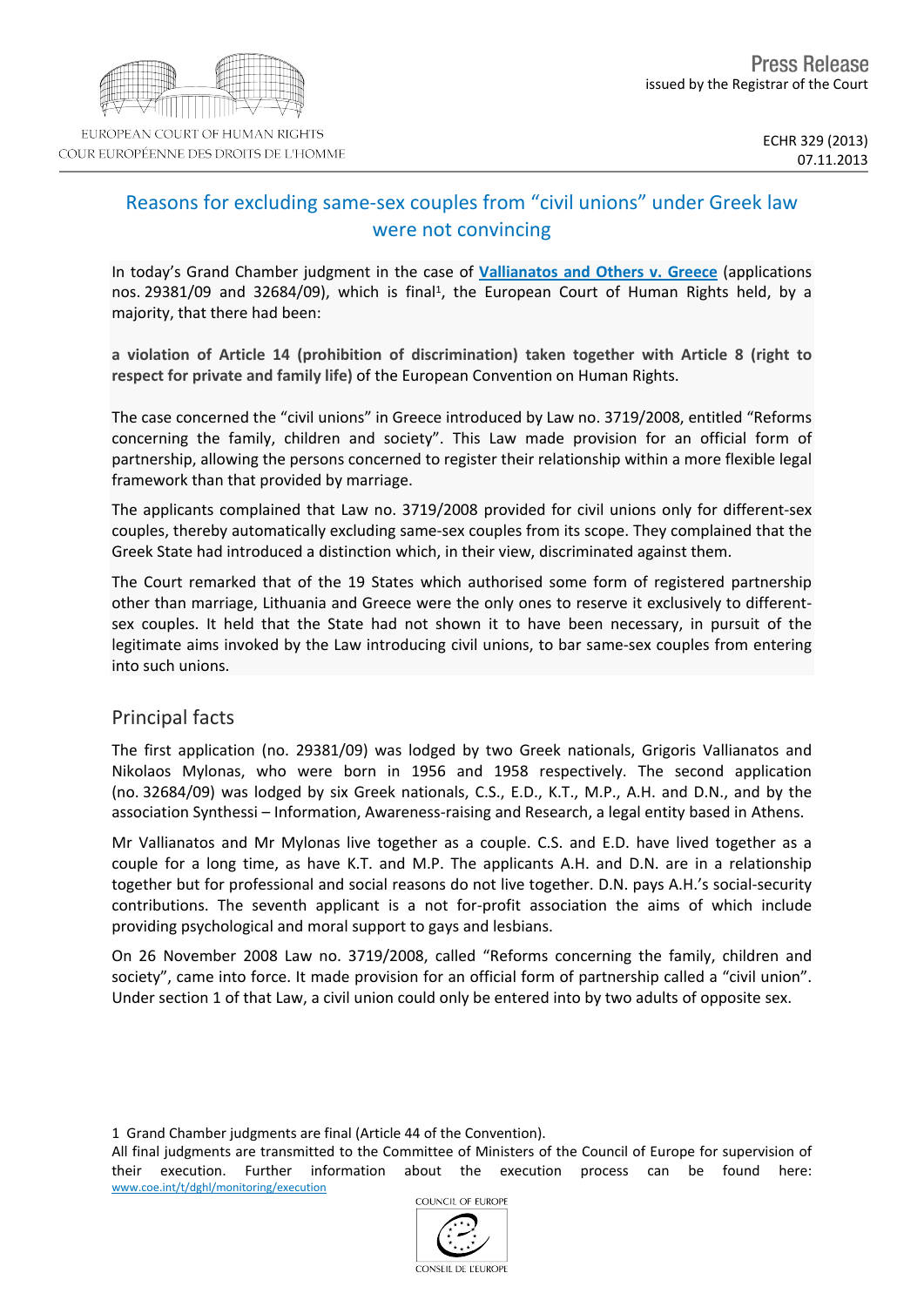## Complaints, procedure and composition of the Court

Relying on Article 14 (prohibition of discrimination) taken together with Article 8 (right to respect for private and family life), the applicants complained that the fact that civil unions were designed only for different-sex couples infringed their right to private and family life and amounted to unjustified discrimination between different-sex and same-sex couples.

Relying on Article 13 (right to an effective remedy), the applicants complained of the lack of an effective remedy in domestic law enabling them to assert their complaints concerning the discriminatory nature of civil unions.

The application was lodged with the European Court of Human Rights on 6 May 2009. On 11 September 2012 the Chamber relinquished jurisdiction in favour of the Grand Chamber. A hearing was held on 16 January 2013.

Judgment was given by the Grand Chamber of 17 judges, composed in this case as follows:

Dean **Spielmann** (Luxembourg), *President*, Josep **Casadevall** (Andorra), Guido **Raimondi** (Italy), Ineta **Ziemele** (Latvia), Mark **Villiger** (Liechtenstein), Isabelle **Berro-Lefèvre** (Monaco), Peer **Lorenzen** (Denmark), Danutė **Jočienė** (Lithuania), Mirjana **Lazarova Trajkovska** ("the Former Yugoslav Republic of Macedonia"), Ledi **Bianku** (Albania), Angelika **Nußberger** (Germany), Julia **Laffranque** (Estonia), Paulo **Pinto de Albuquerque** (Portugal), Linos-Alexandre **Sicilianos** (Greece), Erik **Møse** (Norway), André **Potocki** (France), Aleš **Pejchal** (the Czech Republic),

and also Michael **O'Boyle**, *Deputy Registrar.*

## Decision of the Court

### Article 14 taken together with Article 8

The Court observed that the applicants' complaint did not relate to a general obligation on the Greek State to provide for a form of legal recognition in domestic law for same-sex relationships. The applicants complained that Law no. 3719/2008 provided for civil unions for different-sex couples only, thereby automatically excluding same-sex couples from its scope. They criticised the Greek State for introducing a distinction which, in their view, discriminated against them.

The Court rejected the complaint by the association Synthessi – Information, Awareness-raising and Research on the grounds that the association did not have victim status for the purposes of Article 34 (individual applications) of the Convention.

The Court reiterated that same-sex couples were just as capable as different-sex couples of entering into stable committed relationships. It therefore considered that the applicants were in a comparable situation to different-sex couples with regard to their need for legal recognition and protection of their relationships.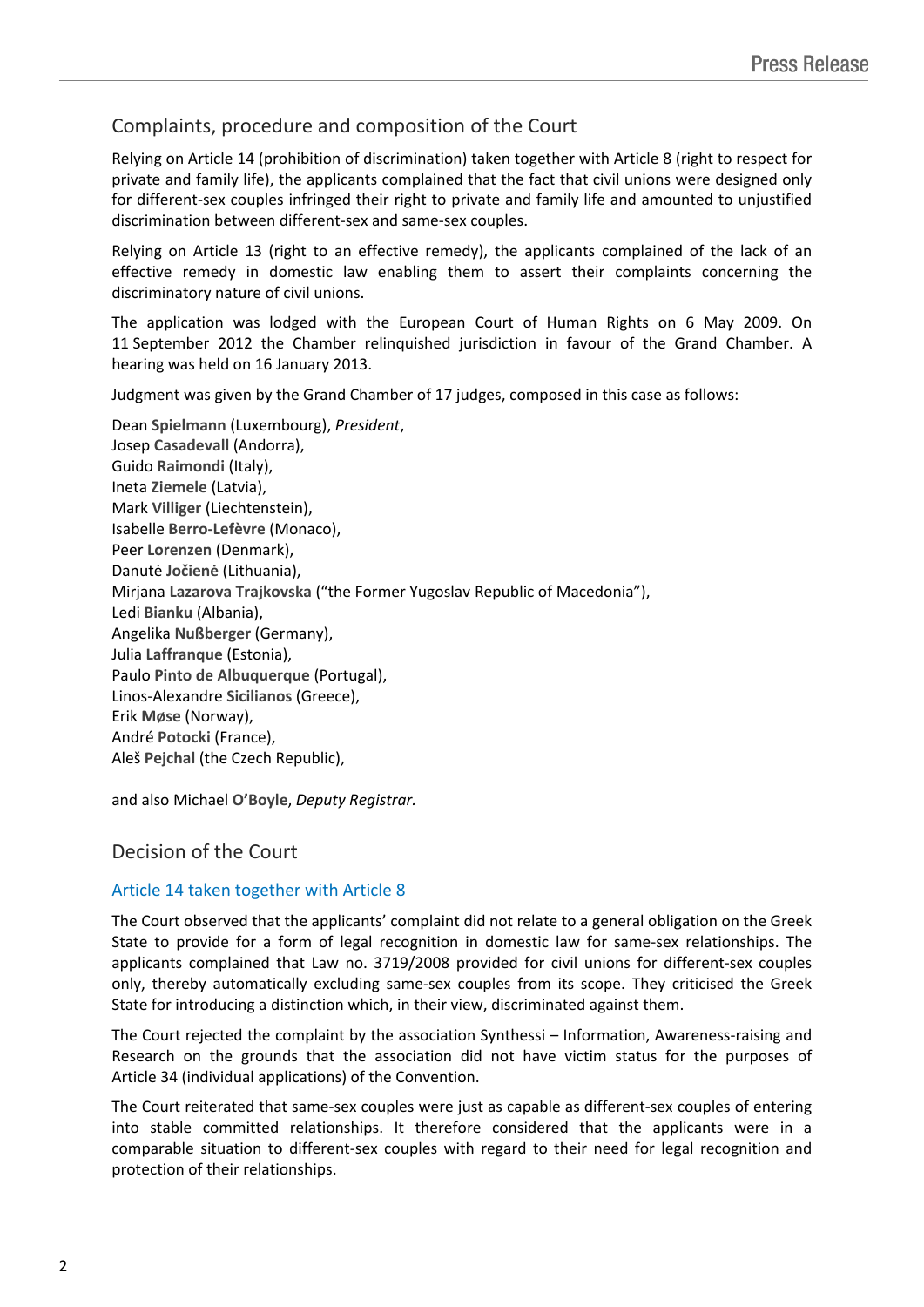Reiterating the principles established by its case-law, the Court stressed that the aim of protecting the family in the traditional sense was rather abstract and that a broad variety of concrete measures could be used to implement it. As the Convention was a living instrument to be interpreted in present-day conditions, the State, under Article 8, had to take into account developments in society and the fact that there was not just one way or one choice when it came to leading one's family or private life. It was therefore up to the State to show that it had been necessary, in pursuit of the legitimate aims invoked, namely the recognition of couples living together outside of marriage and the possibility for the persons concerned to register their relationship within a more flexible legal framework than that provided by marriage, to bar same-sex couples from entering into civil unions.

Even assuming that the legislature's intention had been to enhance the legal protection of children born outside marriage and indirectly to strengthen the institution of marriage, the fact remained that civil unions constituted a form of civil partnership which excluded same-sex couples while allowing different-sex couples, whether or not they had children, to regulate numerous aspects of their relationship.

The Court was not convinced that the attainment through the legislation on civil unions of the goals referred to presupposed excluding same-sex couples from its scope. It would not have been impossible for the legislature to include some provisions dealing specifically with children born outside marriage, while at the same time extending to same-sex couples the general possibility of entering into a civil union. The Court further noted that the National Human Rights Commission considered the bill to be discriminatory for that reason, and that the Scientific Council of Parliament had adopted a similar position.

Lastly, the Court observed that under Greek law different-sex couples, unlike same-sex couples, could have their relationship legally recognised even before the enactment of Law no. 3719/2008, whether fully on the basis of the institution of marriage or in a more limited form under the provisions of the Civil Code dealing with *de facto* partnerships. Consequently, same-sex couples had every interest in entering into a civil union since it would give them the sole basis in Greek law on which to have their relationship legally recognised.

In addition, the Court remarked that there was no consensus among Council of Europe member States but that a trend was currently emerging towards introducing forms of legal recognition of same-sex relationships. Of the 19 States which authorised some form of registered partnership other than marriage, Lithuania and Greece were the only ones to reserve it exclusively to different-sex couples. It followed that, with two exceptions, Council of Europe member States, when they opted to enact legislation introducing a new system of registered partnership as an alternative to marriage, included same-sex couples in its scope.

The Court considered that the Government had not offered convincing and weighty reasons capable of justifying the exclusion of same-sex couples from the scope of Law no. 3719/2008. It therefore held that there had been a violation of Article 14 taken together with Article 8.

### Article 13

The Court reiterated that Article 13 did not go so far as to guarantee a remedy allowing a Contracting State's laws to be challenged before a national authority on the ground of being contrary to the Convention. It considered the applicants' complaint under that Article to be manifestly ill-founded and declared it inadmissible.

### Just satisfaction (Article 41)

The Court held that Greece was to pay each of the applicants, apart from the seventh applicant in application no. 32684/09, 5,000 euros (EUR) in respect of non-pecuniary damage. With regard to costs and expenses, it awarded EUR 5,000 jointly to the applicants in application no. 29381/09 and